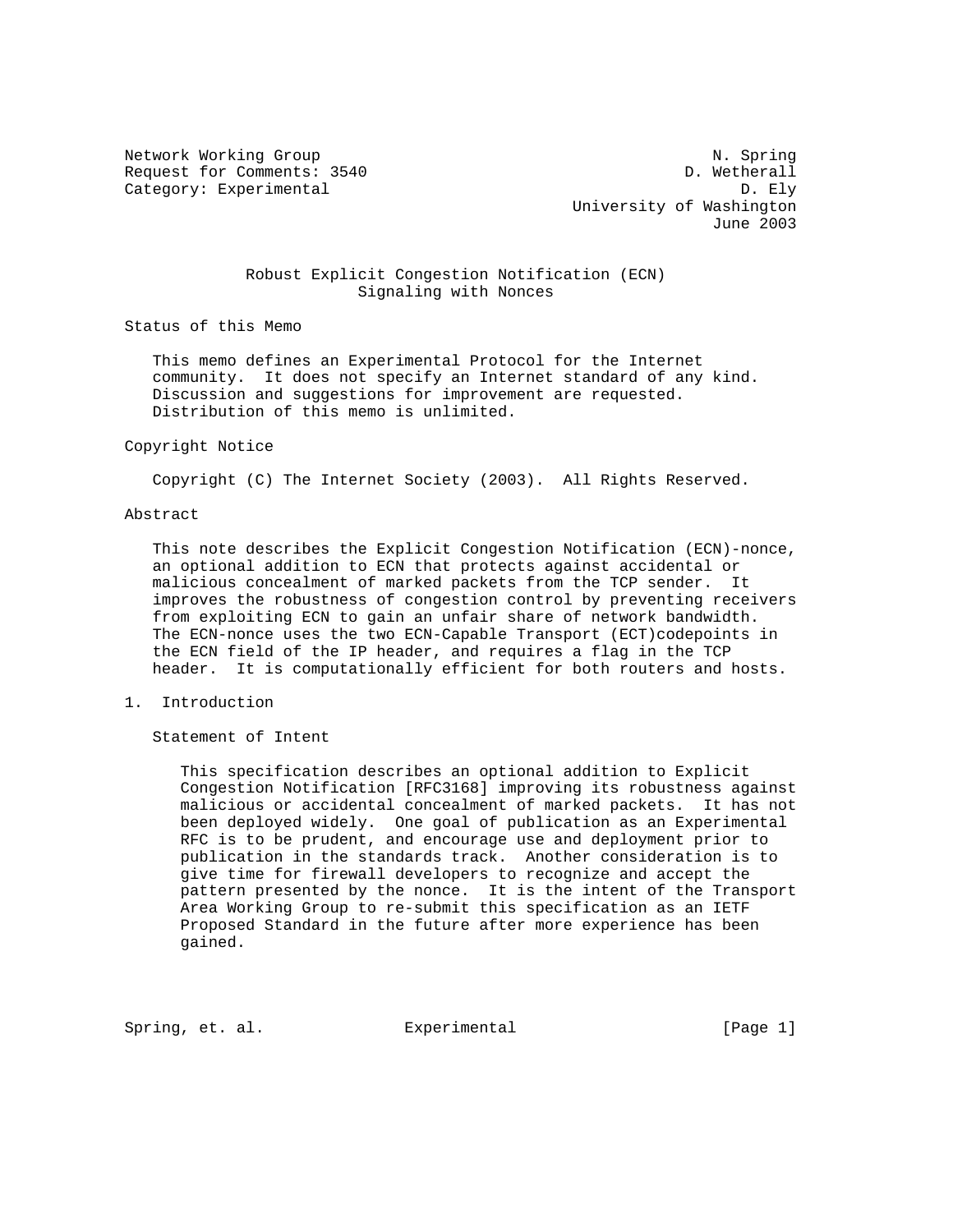The correct operation of ECN requires the cooperation of the receiver to return Congestion Experienced signals to the sender, but the protocol lacks a mechanism to enforce this cooperation. This raises the possibility that an unscrupulous or poorly implemented receiver could always clear ECN-Echo and simply not return congestion signals to the sender. This would give the receiver a performance advantage at the expense of competing connections that behave properly. More generally, any device along the path (NAT box, firewall, QOS bandwidth shapers, and so forth) could remove congestion marks with impunity.

 The above behaviors may or may not constitute a threat to the operation of congestion control in the Internet. However, given the central role of congestion control, it is prudent to design the ECN signaling loop to be robust against as many threats as possible. In this way, ECN can provide a clear incentive for improvement over the prior state-of-the-art without potential incentives for abuse. The ECN-nonce is a simple, efficient mechanism to eliminate the potential abuse of ECN.

 The ECN-nonce enables the sender to verify the correct behavior of the ECN receiver and that there is no other interference that conceals marked (or dropped) packets in the signaling path. The ECN nonce protects against both implementation errors and deliberate abuse. The ECN-nonce:

- catches a misbehaving receiver with a high probability, and never implicates an innocent receiver.
- does not change other aspects of ECN, nor does it reduce the benefits of ECN for behaving receivers.
- is cheap in both per-packet overhead (one TCP header flag) and processing requirements.
- is simple and, to the best of our knowledge, not prone to other attacks.

 We also note that use of the ECN-nonce has two additional benefits, even when only drop-tail routers are used. First, packet drops cannot be concealed from the sender. Second, it prevents optimistic acknowledgements [Savage], in which TCP segments are acknowledged before they have been received. These benefits also serve to increase the robustness of congestion control from attacks. We do not elaborate on these benefits in this document.

 The rest of this document describes the ECN-nonce. We present an overview followed by detailed behavior at senders and receivers.

Spring, et. al. **Experimental** [Page 2]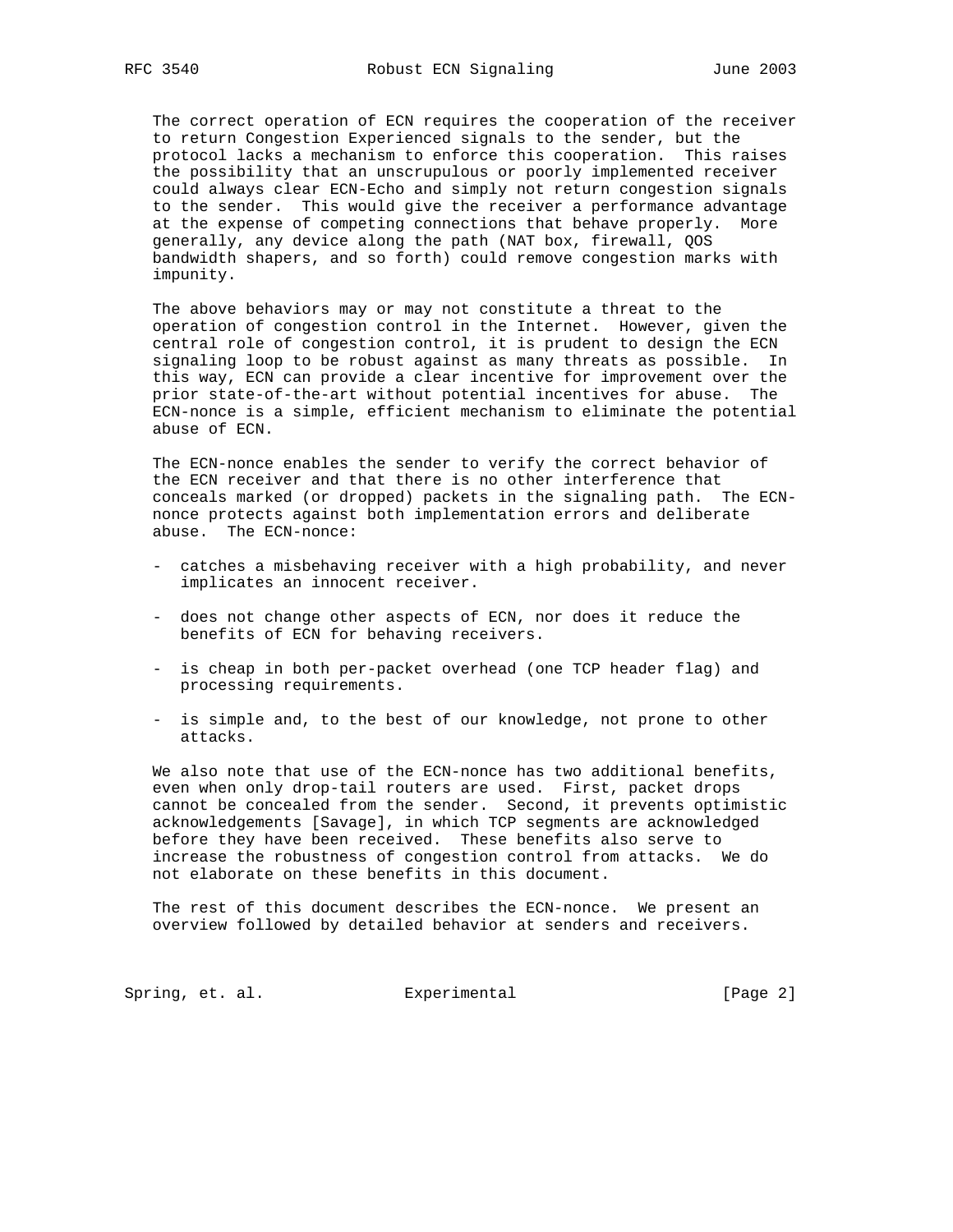The keywords MUST, MUST NOT, REQUIRED, SHALL, SHALL NOT, SHOULD, SHOULD NOT, RECOMMENDED, MAY, and OPTIONAL, when they appear in this document, are to be interpreted as described in [RFC2119].

2. Overview

 The ECN-nonce builds on the existing ECN-Echo and Congestion Window Reduced (CWR) signaling mechanism. Familiarity with ECN [ECN] is assumed. For simplicity, we describe the ECN-nonce in one direction only, though it is run in both directions in parallel.

 The ECN protocol for TCP remains unchanged, except for the definition of a new field in the TCP header. As in  $[RFC3168]$ ,  $ECT(0)$  or  $ECT(1)$  (ECN-Capable Transport) is set in the ECN field of the IP header on outgoing packets. Congested routers change this field to CE (Congestion Experienced). When TCP receivers notice CE, the ECE (ECN-Echo) flag is set in subsequent acknowledgements until receiving a CWR flag. The CWR flag is sent on new data whenever the sender reacts to congestion.

 The ECN-nonce adds to this protocol, and enables the receiver to demonstrate to the sender that segments being acknowledged were received unmarked. A random one-bit value (a nonce) is encoded in the two ECT codepoints. The one-bit sum of these nonces is returned in a TCP header flag, the nonce sum (NS) bit. Packet marking erases the nonce value in the ECT codepoints because CE overwrites both ECN IP header bits. Since each nonce is required to calculate the sum, the correct nonce sum implies receipt of only unmarked packets. Not only are receivers prevented from concealing marked packets, middle boxes along the network path cannot unmark a packet without successfully guessing the value of the original nonce.

 The sender can verify the nonce sum returned by the receiver to ensure that congestion indications in the form of marked (or dropped) packets are not being concealed. Because the nonce sum is only one bit long, senders have a 50-50 chance of catching a lying receiver whenever an acknowledgement conceals a mark. Because each acknowledgement is an independent trial, cheaters will be caught quickly if there are repeated congestion signals.

 The following paragraphs describe aspects of the ECN-nonce protocol in greater detail.

Spring, et. al. **Experimental** [Page 3]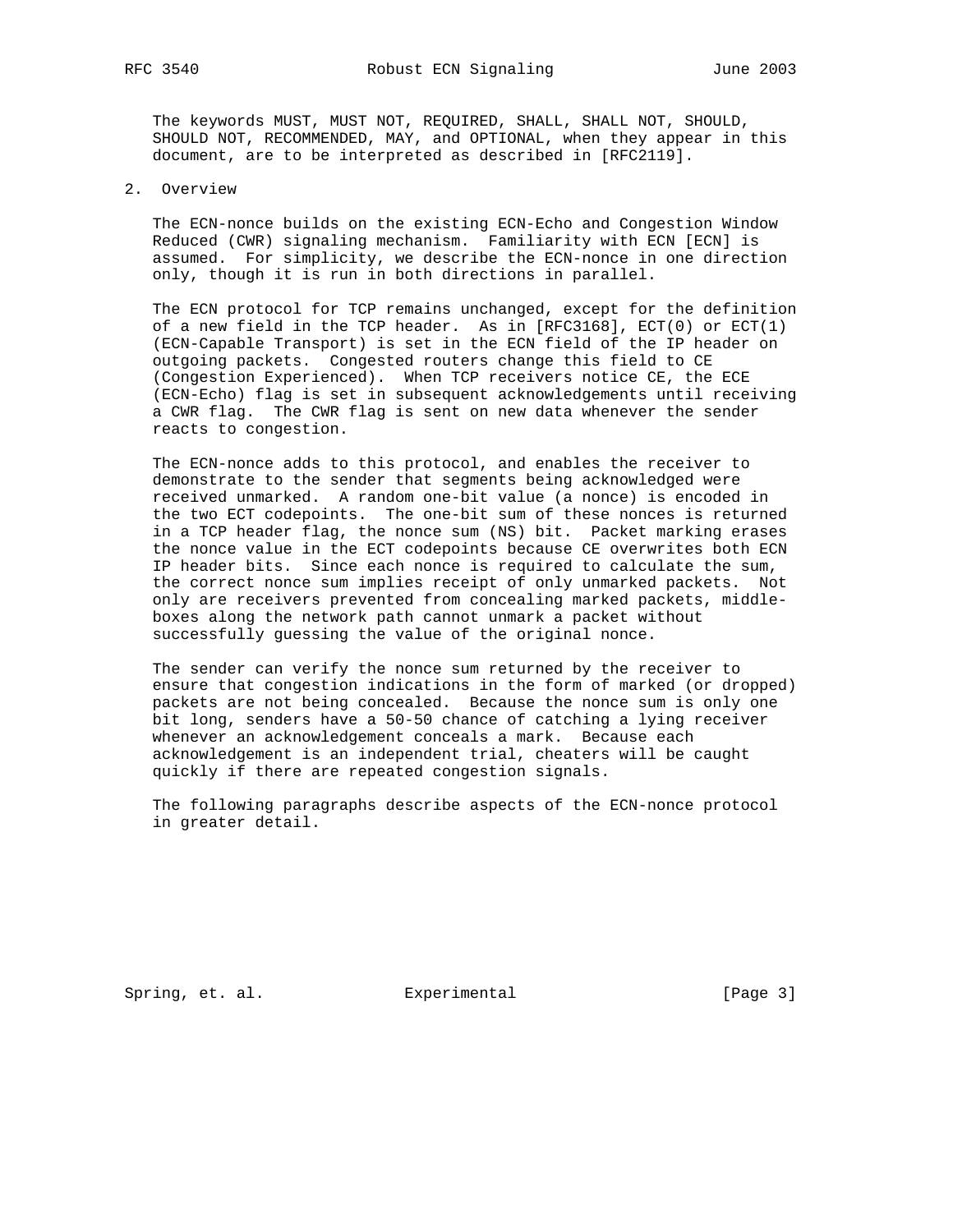Each acknowledgement carries a nonce sum, which is the one bit sum (exclusive-or, or parity) of nonces over the byte range represented by the acknowledgement. The sum is used because not every packet is acknowledged individually, nor are packets acknowledged reliably. If a sum were not used, the nonce in an unmarked packet could be echoed to prove to the sender that the individual packet arrived unmarked. However, since these acks are not reliably delivered, the sender could not distinguish a lost ACK from one that was never sent in order to conceal a marked packet. The nonce sum prevents the receiver from concealing individual marked packets by not acknowledging them. Because the nonce and nonce sum are both one bit quantities, the sum is no easier to guess than the individual nonces. We show the nonce sum calculation below in Figure 1.

Sender Receiver initial sum = 1  $-- 1:4$  ECT(0)  $--$  NS = 1 + 0(1:4) = 1(:4)  $<-$  ACK 4, NS=1  $-- -- 4:8 ECT(1) --- NS = 1(:4) + 1(4:8) = 0(:8)$  $<-$  ACK 8, NS=0  $-- --$  8:12 ECT(1)  $->$  NS = 0(:8) + 1(8:12) = 1(:12)  $<-$  ACK 12, NS=1  $- -- 12:16 \text{ ECT}(1) \rightarrow NS = 1(:12) + 1(12:16) = 0(:16)$  $<-$  ACK 16, NS=0  $-$ 

Figure 1: The calculation of nonce sums at the receiver.

 After congestion has occurred and packets have been marked or lost, resynchronization of the sender and receiver nonce sums is needed. When packets are marked, the nonce is cleared, and the sum of the nonces at the receiver will no longer match the sum at the sender. Once nonces have been lost, the difference between sender and receiver nonce sums is constant until there is further loss. This means that it is possible to resynchronize the sender and receiver after congestion by having the sender set its nonce sum to that of the receiver. Because congestion indications do not need to be conveyed more frequently than once per round trip, the sender suspends checking while the CWR signal is being delivered and resets its nonce sum to the receiver's when new data is acknowledged. This has the benefit that the receiver is not explicitly involved in the re-synchronization process. The resynchronization process is shown in Figure 2 below. Note that the nonce sum returned in ACK 12 (NS=0) differs from that in the previous example (NS=1), and it continues to differ for ACK 16.

Spring, et. al. **Experimental** [Page 4]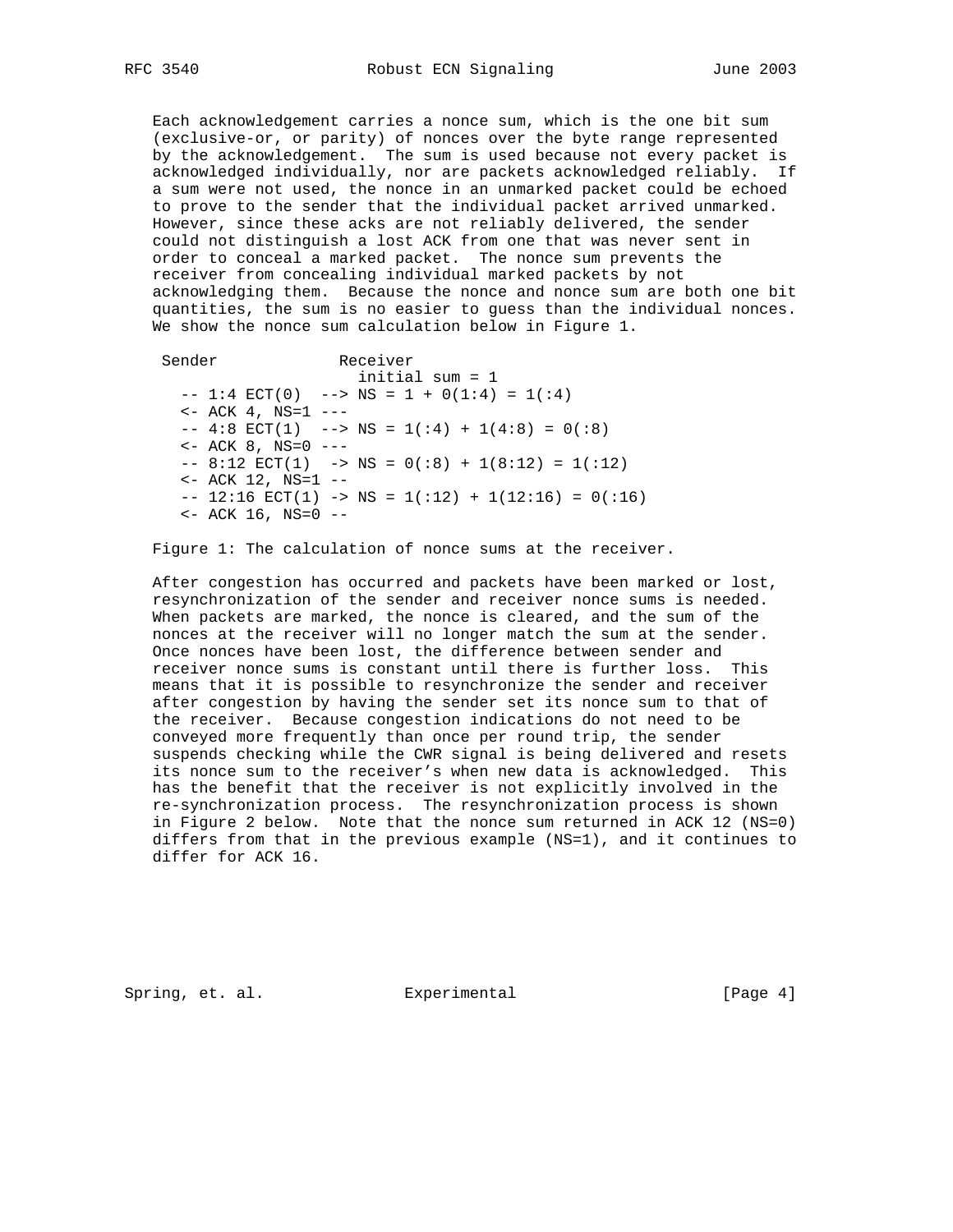Sender Receiver initial sum = 1  $\text{NS} = 1 + 0(1:4) = 1(1:4)$  $- - 1:4$  ECT(0)  $- >$ <br>  $<- ACA$  4, NS=1  $-- 4:8 ECT(1) >> CE -> NS = 1(:4) + ?(4:8) = 1(:8)$  <- ACK 8, ECE NS=1 --  $--$  8:12 ECT(1), CWR  $->$  NS = 1(:8) + 1(8:12) = 0(:12) <- ACK 12, NS=0 --  $-- 12:16 \text{ ECT}(1) \rightarrow NS = 0(:12) + 1(12:16) = 1(:16)$  $<-$  ACK 16, NS=1  $--$ 

 Figure 2: The calculation of nonce sums at the receiver when a packet (4:8) is marked. The receiver may calculate the wrong nonce sum when the original nonce information is lost after a packet is marked.

 Third, we need to reconcile that nonces are sent with packets but acknowledgements cover byte ranges. Acknowledged byte boundaries need not match the transmitted boundaries, and information can be retransmitted in packets with different byte boundaries. We discuss the first issue, how a receiver sets a nonce when acknowledging part of a segment, in Section 6.1. The second question, what nonce to send when retransmitting smaller segments as a large segment, has a simple answer: ECN is disabled for retransmissions, so can carry no nonce. Because retransmissions are associated with congestion events, nonce checking is suspended until after CWR is acknowledged and the congestion event is over.

 The next sections describe the detailed behavior of senders, routers and receivers, starting with sender transmit behavior, then around the ECN signaling loop, and finish with sender acknowledgement processing.

3. Sender Behavior (Transmit)

 Senders manage CWR and ECN-Echo as before. In addition, they must place nonces on packets as they are transmitted and check the validity of the nonce sums in acknowledgments as they are received. This section describes the transmit process.

 To place a one bit nonce value on every ECN-capable IP packet, the sender uses the two ECT codepoints:  $ECT(0)$  represents a nonce of  $0$ , and ECT(1) a nonce of 1. As in ECN, retransmissions are not ECN capable, so carry no nonce.

 The sender maintains a mapping from each packet's end sequence number to the expected nonce sum (not the nonce placed in the original transmission) in the acknowledgement bearing that sequence number.

Spring, et. al. **Experimental** [Page 5]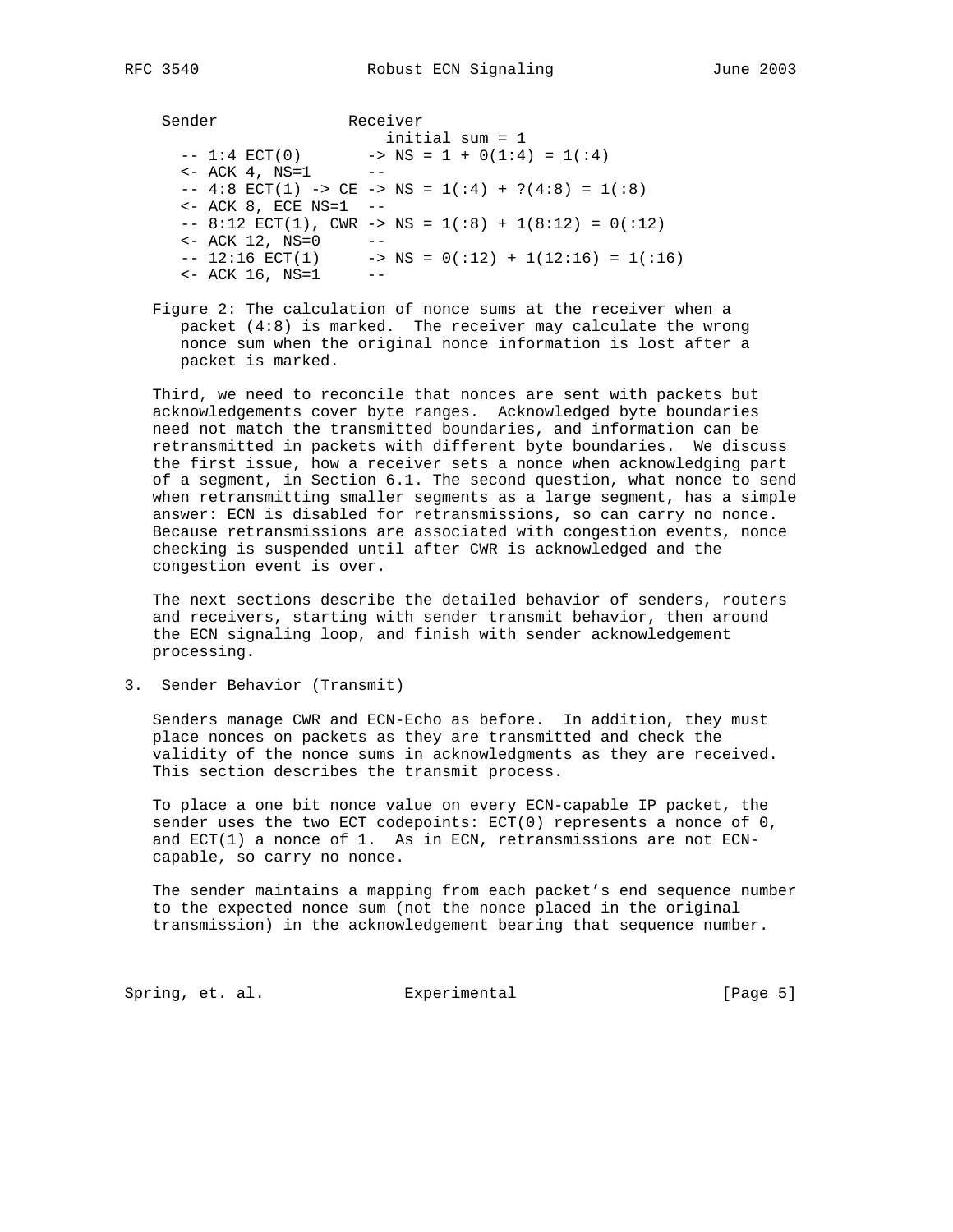# 4. Router Behavior

 Routers behave as specified in [RFC3168]. By marking packets to signal congestion, the original value of the nonce, in ECT(0) or  $ECT(1)$ , is removed. Neither the receiver nor any other party can unmark the packet without successfully guessing the value of the original nonce.

### 5. Receiver Behavior (Receive and Transmit)

 ECN-nonce receivers maintain the nonce sum as in-order packets arrive and return the current nonce sum in each acknowledgement. Receiver behavior is otherwise unchanged from [RFC3168]. Returning the nonce sum is optional, but recommended, as senders are allowed to discontinue sending ECN-capable packets to receivers that do not support the ECN-nonce.

 As packets are removed from the queue of out-of-order packets to be acknowledged, the nonce is recovered from the IP header. The nonce is added to the current nonce sum as the acknowledgement sequence number is advanced for the recent packet.

 In the case of marked packets, one or more nonce values may be unknown to the receiver. In this case the missing nonce values are ignored when calculating the sum (or equivalently a value of zero is assumed) and ECN-Echo will be set to signal congestion to the sender.

 Returning the nonce sum corresponding to a given acknowledgement is straightforward. It is carried in a single "NS" (Nonce Sum) bit in the TCP header. This bit is adjacent to the CWR and ECN-Echo bits, set as Bit 7 in byte 13 of the TCP header, as shown below:

|  | 0 1 2 3 4 5 6 7 8 9 10 11 12 13 14 15                                                                                                                                |  |  |                                         |  |  |  |  |  |
|--|----------------------------------------------------------------------------------------------------------------------------------------------------------------------|--|--|-----------------------------------------|--|--|--|--|--|
|  | +---+---+---+---+---+---+---+---+---+---+---+---+---+---+---+---+---<br>Header Length   Reserved   S   W   C   R   C   S   S   Y   I   R   E   G   K   H   T   N   N |  |  | $  N   C   E   U   A   P   R   S   F  $ |  |  |  |  |  |
|  | +----+---+---+---+---+---+---+---+---+---+---+---+---+---+---+---+---+---                                                                                            |  |  |                                         |  |  |  |  |  |

Figure 3: The new definition of bytes 13 and 14 of the TCP Header.

 The initial nonce sum is 1, and is included in the SYN/ACK and ACK of the three way TCP handshake. This allows the other endpoint to infer nonce support, but is not a negotiation, in that the receiver of the SYN/ACK need not check if NS is set to decide whether to set NS in the subsequent ACK.

Spring, et. al. **Experimental** [Page 6]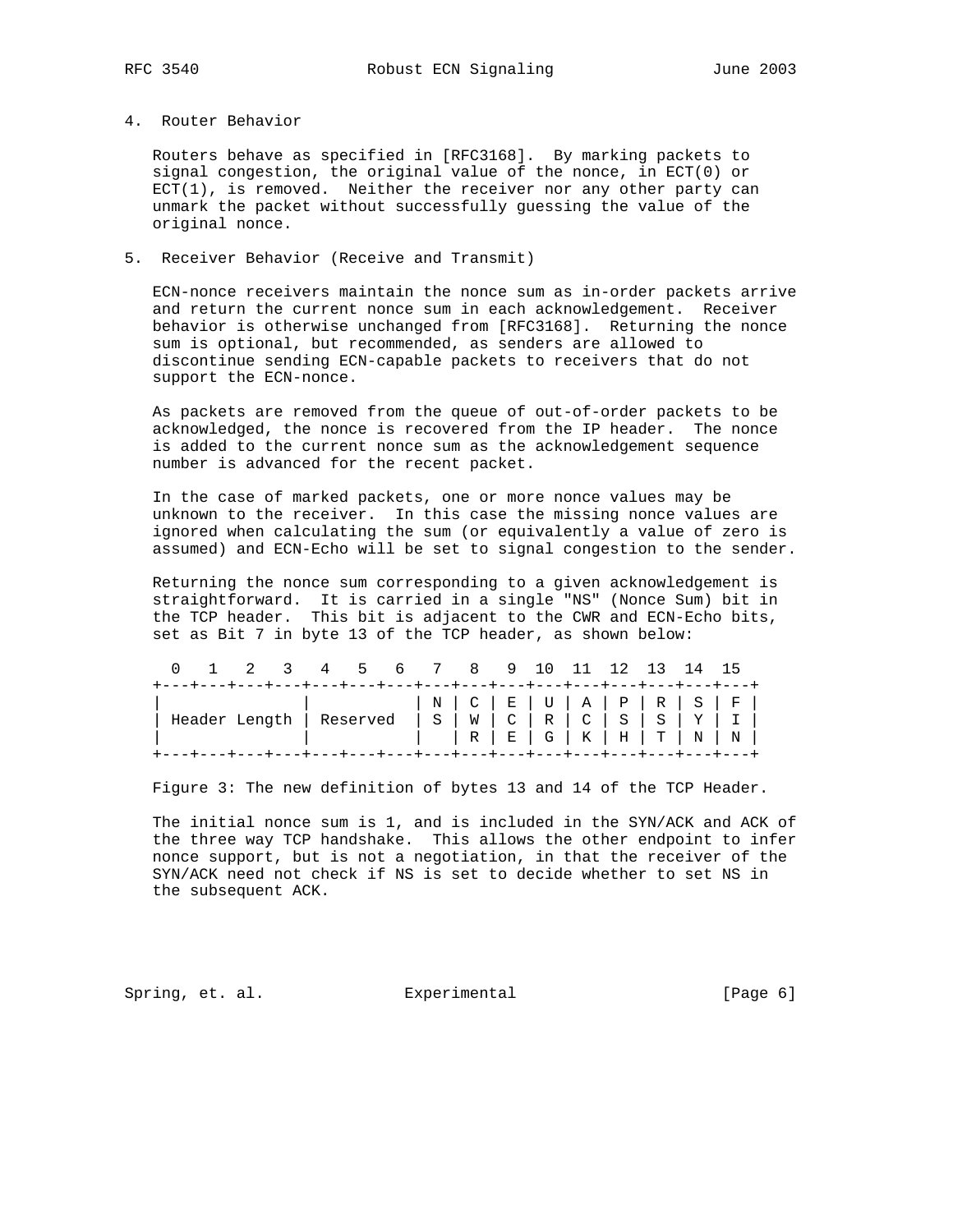# 6. Sender Behavior (Receive)

 This section completes the description of sender behavior by describing how senders check the validity of the nonce sums.

 The nonce sum is checked when an acknowledgement of new data is received, except during congestion recovery when additional ECN-Echo signals would be ignored. Checking consists of comparing the correct nonce sum stored in a buffer to that carried in the acknowledgement, with a correction described in the following subsection.

 If ECN-Echo is not set, the receiver claims to have received no marked packets, and can therefore compute and return the correct nonce sum. To conceal a mark, the receiver must successfully guess the sum of the nonces that it did not receive, because at least one packet was marked and the corresponding nonce was erased. Provided the individual nonces are equally likely to be 0 or 1, their sum is equally likely to be 0 or 1. In other words, any guess is equally likely to be wrong and has a 50-50 chance of being caught by the sender. Because each new acknowledgement is an independent trial, a cheating receiver is likely to be caught after a small number of lies.

 If ECN-Echo is set, the receiver is sending a congestion signal and it is not necessary to check the nonce sum. The congestion window will be halved, CWR will be set on the next packet with new data sent, and ECN-Echo will be cleared once the CWR signal is received, as in [RFC3168]. During this recovery process, the sum may be incorrect because one or more nonces were not received. This does not matter during recovery, because TCP invokes congestion mechanisms at most once per RTT, whether there are one or more losses during that period.

### 6.1. Resynchronization After Loss or Mark

 After recovery, it is necessary to re-synchronize the sender and receiver nonce sums so that further acknowledgments can be checked. When the receiver's sum is incorrect, it will remain incorrect until further loss.

 This leads to a simple re-synchronization mechanism where the sender resets its nonce sum to that of the receiver when it receives an acknowledgment for new data sent after the congestion window was reduced. When responding to explicit congestion signals, this will be the first acknowledgement without the ECN-Echo flag set: the acknowledgement of the packet containing the CWR flag.

Spring, et. al. Experimental [Page 7]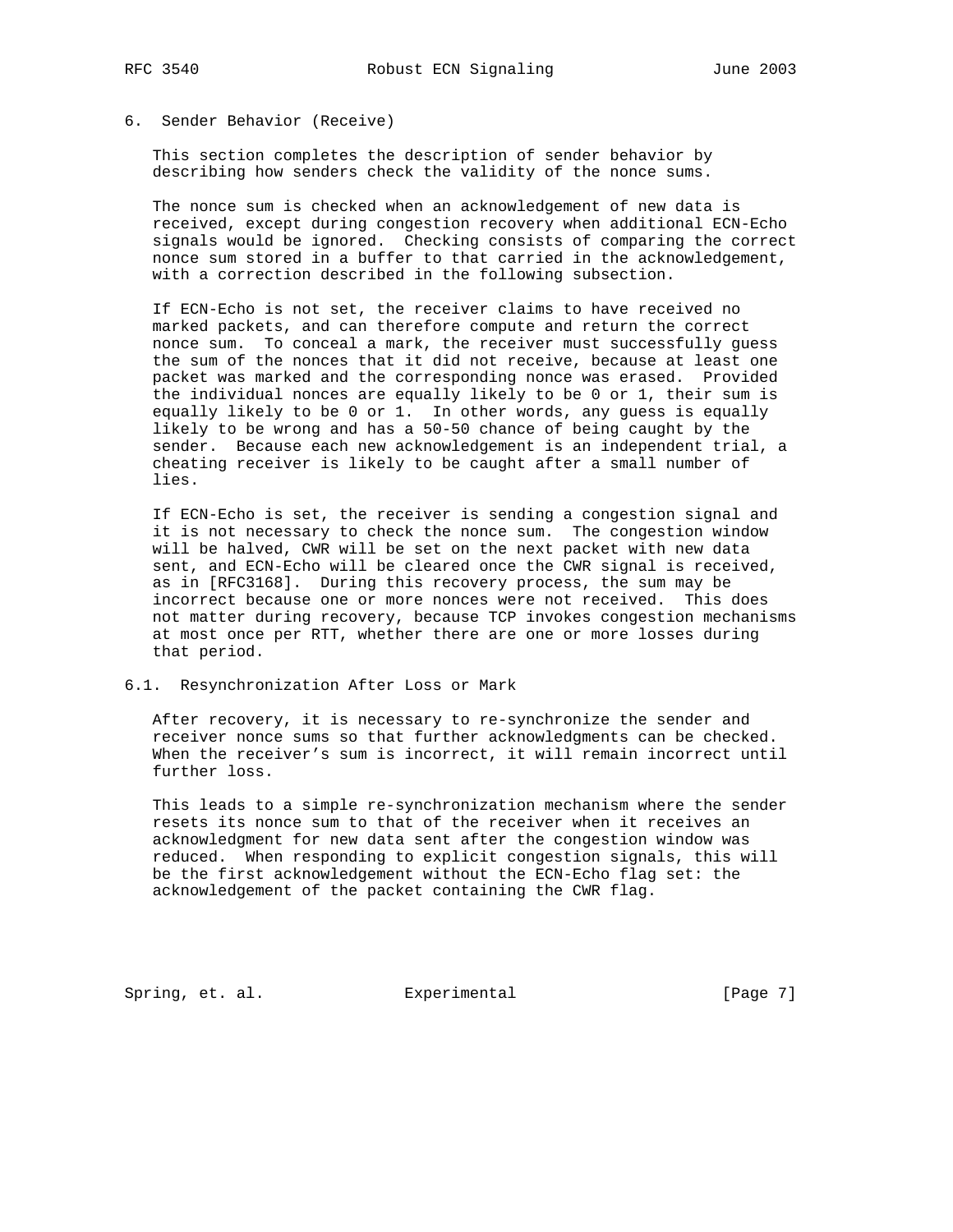Sender Receiver initial sum = 1  $\text{NS} = 1 + 0(1:4) = 1(1:4)$ -- 1:4 ECT(0) -><br><- ACK 4, NS=1 -- $-- 4:8 ECT(1) -> LOS$ -- 8:12 ECT(1) -> nonce sum calculation deferred until in-order data received <- ACK 4, NS=0 --  $-- 12:16$  ECT(1)  $->>$  nonce sum calculation deferred  $<-$  ACK  $4$ , NS=0  $-- 4:8$  retransmit  $-> NS = 1(:4) + ?(4:8) +$  $1(8:12) + 1(12:16) = 1(16)$  $\le$  - ACK 16, NS=1 -- $-- 16:20$  ECT(1) CWR  $->$  $\leftarrow$  ACK 20, NS=0 -- NS = 1(:16) + 1(16:20) = 0(:20)

 Figure 4: The calculation of nonce sums at the receiver when a packet is lost, and resynchronization after loss. The nonce sum is not changed until the cumulative acknowledgement is advanced.

 In practice, resynchronization can be accomplished by storing a bit that has the value one if the expected nonce sum stored by the sender and the received nonce sum in the acknowledgement of CWR differ, and zero otherwise. This synchronization offset bit can then be used in the comparison between expected nonce sum and received nonce sum.

 The sender should ignore the nonce sum returned on any acknowledgements bearing the ECN-echo flag.

 When an acknowledgment covers only a portion of a segment, such as when a middlebox resegments at the TCP layer instead of fragmenting IP packets, the sender should accept the nonce sum expected at the next segment boundary. In other words, an acknowledgement covering part of an original segment will include the nonce sum expected when the entire segment is acknowledged.

 Finally, in ECN, senders can choose not to indicate ECN capability on some packets for any reason. An ECN-nonce sender must resynchronize after sending such ECN-incapable packets, as though a CWR had been sent with the first new data after the ECN-incapable packets. The sender loses protection for any unacknowledged packets until resynchronization occurs.

Spring, et. al. Experimental [Page 8]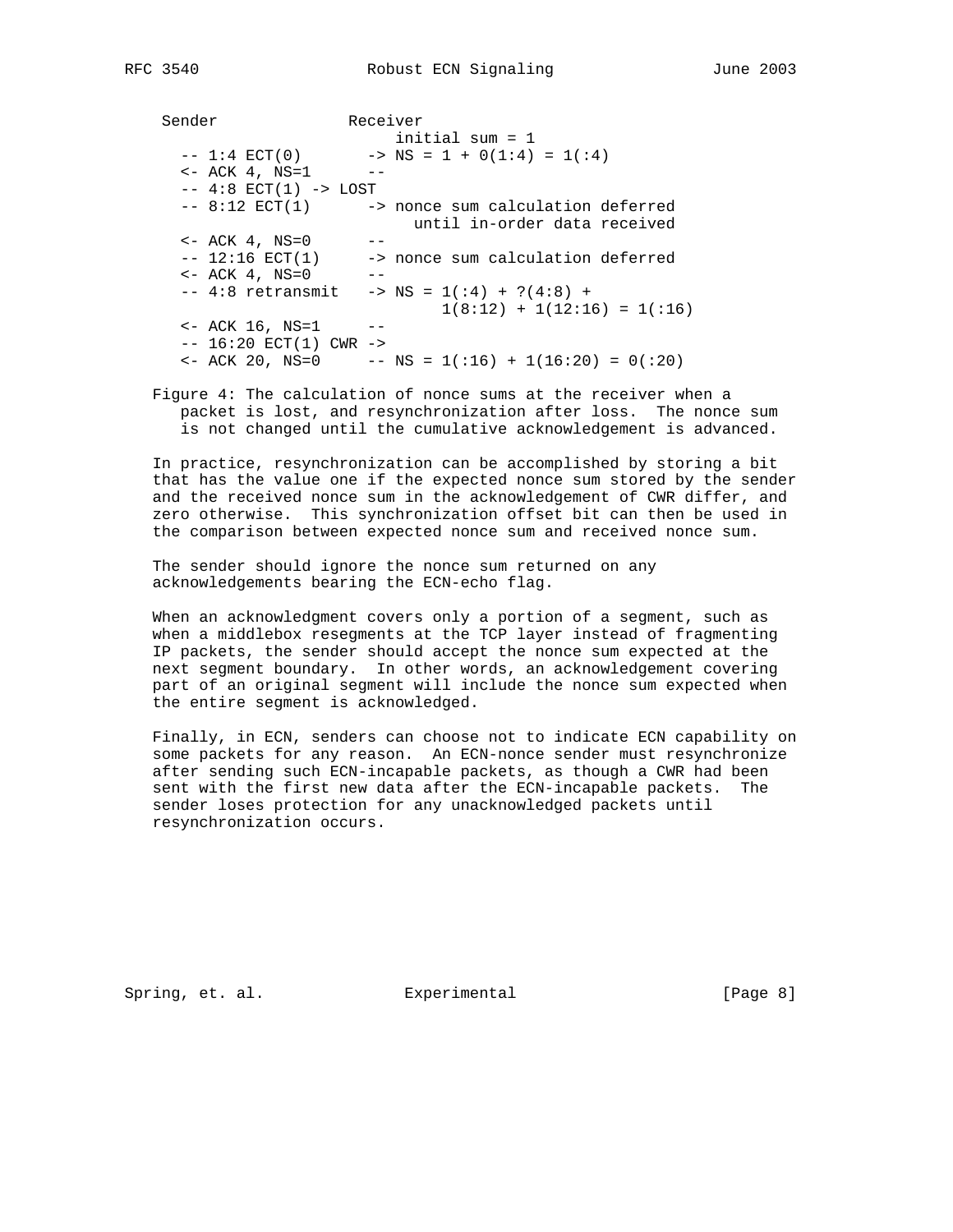# 6.2. Sender Behavior - Incorrect Nonce Received

 The sender's response to an incorrect nonce is a matter of policy. It is separate from the checking mechanism and does not need to be handled uniformly by senders. Further, checking received nonce sums at all is optional, and may be disabled.

 If the receiver has never sent a non-zero nonce sum, the sender can infer that the receiver does not understand the nonce, and rate limit the connection, place it in a lower-priority queue, or cease setting ECT in outgoing segments.

 If the received nonce sum has been set in a previous acknowledgement, the sender might infer that a network device has interfered with correct ECN signaling between ECN-nonce supporting endpoints. The minimum response to an incorrect nonce is the same as the response to a received ECE. However, to compensate for hidden congestion signals, the sender might reduce the congestion window to one segment and cease setting ECT in outgoing segments. An incorrect nonce sum is a sign of misbehavior or error between ECN-nonce supporting endpoints.

### 6.2.1. Using the ECN-nonce to Protect Against Other Misbehaviors

 The ECN-nonce can provide robustness beyond checking that marked packets are signaled to the sender. It also ensures that dropped packets cannot be concealed from the sender (because their nonces have been lost). Drops could potentially be concealed by a faulty TCP implementation, certain attacks, or even a hypothetical TCP accelerator. Such an accelerator could gamble that it can either successfully "fast start" to a preset bandwidth quickly, retry with another connection, or provide reliability at the application level. If robustness against these faults is also desired, then the ECN nonce should not be disabled. Instead, reducing the congestion window to one, or using a low-priority queue, would penalize faulty operation while providing continued checking.

 The ECN-nonce can also detect misbehavior in Eifel [Eifel], a recently proposed mechanism for removing the retransmission ambiguity to improve TCP performance. A misbehaving receiver might claim to have received only original transmissions to convince the sender to undo congestion actions. Since retransmissions are sent without ECT, and thus no nonce, returning the correct nonce sum confirms that only original transmissions were received.

Spring, et. al. **Experimental** [Page 9]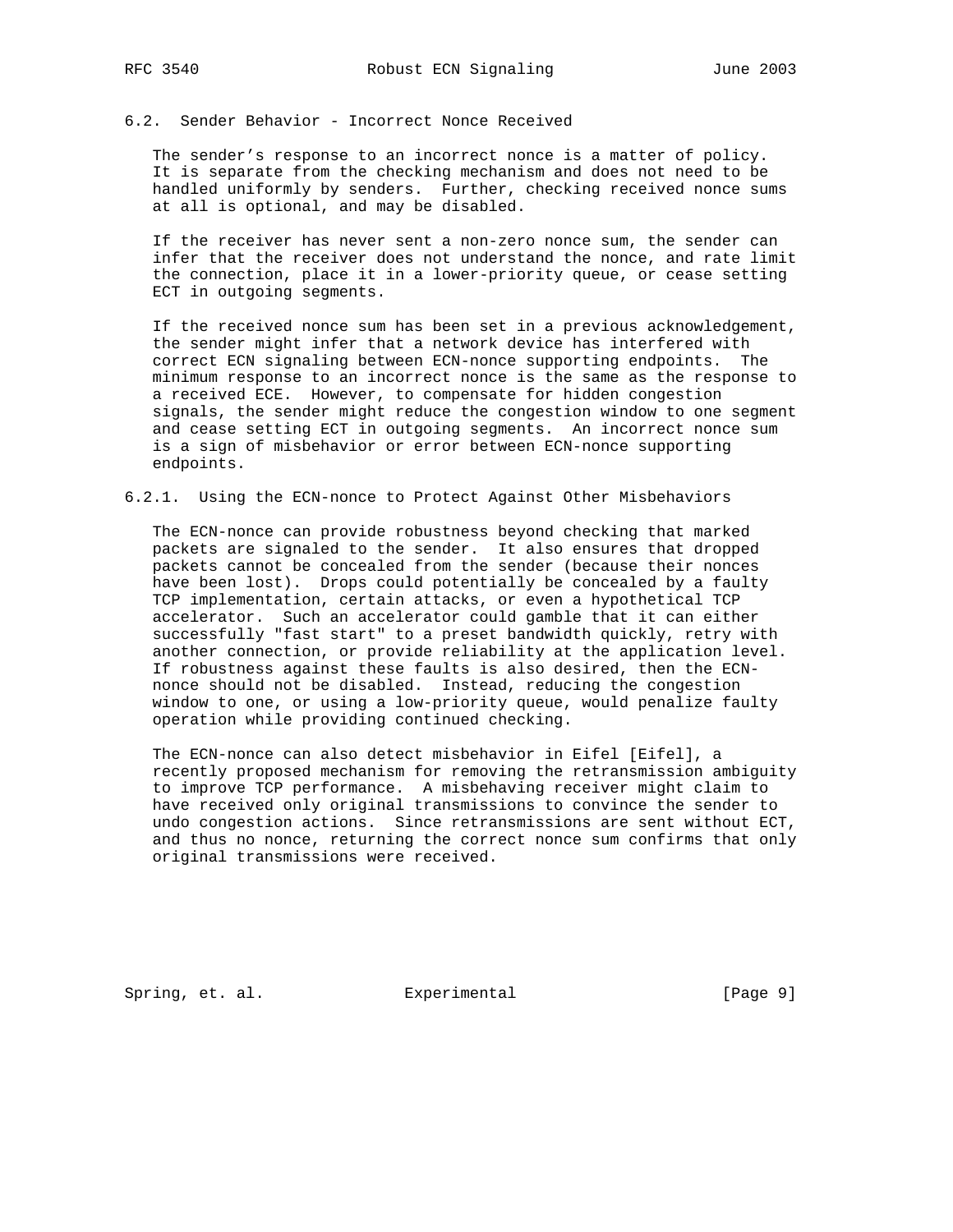# 7. Interactions

7.1. Path MTU Discovery

 As described in RFC3168, use of the Don't Fragment bit with ECN is recommended. Receivers that receive unmarked fragments can reconstruct the original nonce to conceal a marked fragment. The ECN-nonce cannot protect against misbehaving receivers that conceal marked fragments, so some protection is lost in situations where Path MTU discovery is disabled.

 When responding to a small path MTU, the sender will retransmit a smaller frame in place of a larger one. Since these smaller packets are retransmissions, they will be ECN-incapable and bear no nonce. The sender should resynchronize on the first newly transmitted packet.

# 7.2. SACK

 Selective acknowledgements allow receivers to acknowledge out of order segments as an optimization. It is not necessary to modify the selective acknowledgment option to fit per-range nonce sums, because SACKs cannot be used by a receiver to hide a congestion signal. The nonce sum corresponds only to the data acknowledged by the cumulative acknowledgement.

# 7.3. IPv6

 Although the IPv4 header is protected by a checksum, this is not the case with IPv6, making undetected bit errors in the IPv6 header more likely. Bit errors that compromise the integrity of the congestion notification fields may cause an incorrect nonce to be received, and an incorrect nonce sum to be returned.

### 8. Security Considerations

 The random one-bit nonces need not be from a cryptographic-quality pseudo-random number generator. A strong random number generator would compromise performance. Consequently, the sequence of random nonces should not be used for any other purpose.

 Conversely, the pseudo-random bit sequence should not be generated by a linear feedback shift register [Schneier], or similar scheme that would allow an adversary who has seen several previous bits to infer the generation function and thus its future output.

Spring, et. al. **Experimental** [Page 10]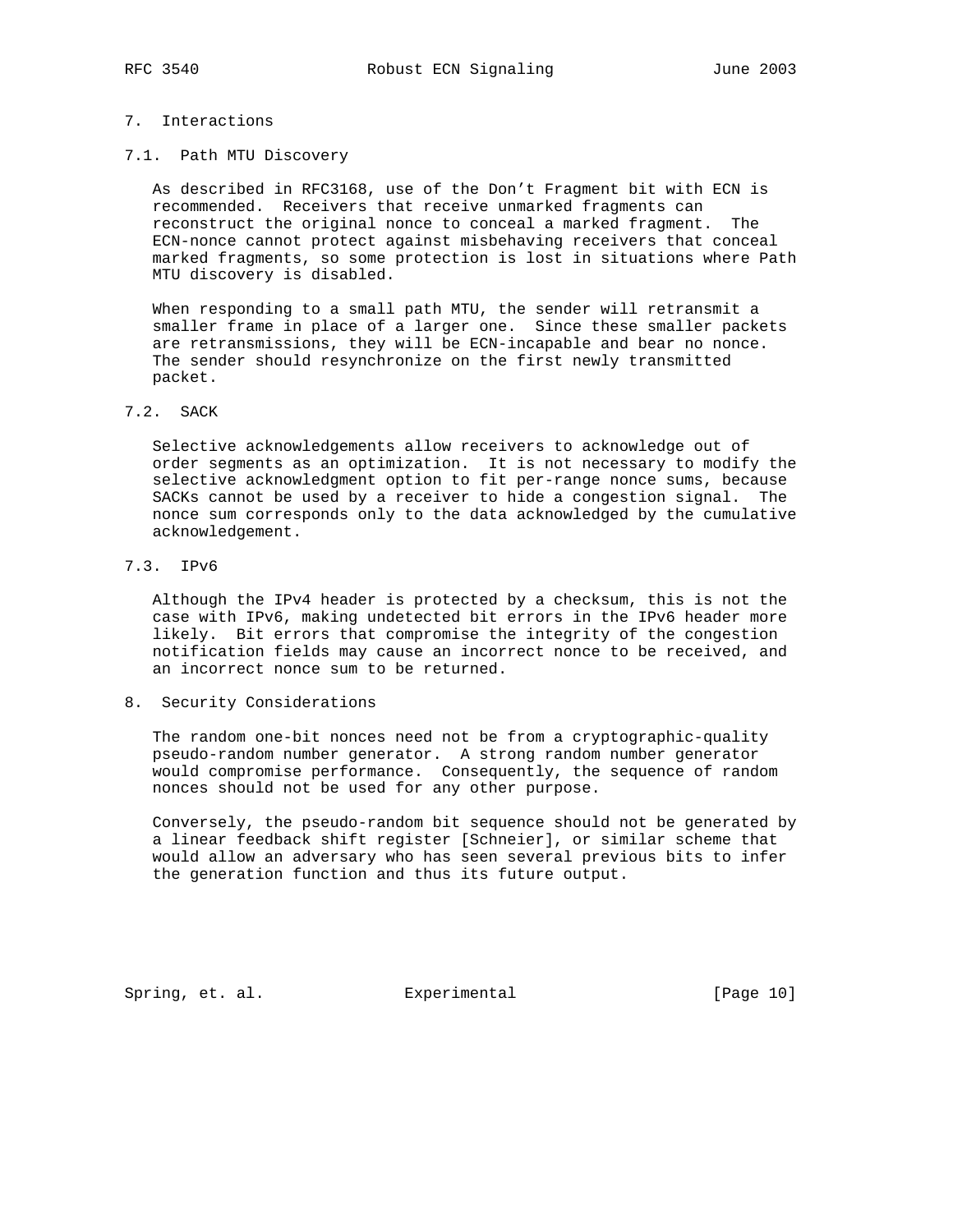Although the ECN-nonce protects against concealment of congestion signals and optimistic acknowledgement, it provides no additional protection for the integrity of the connection.

9. IANA Considerations

 The Nonce Sum (NS) is carried in a reserved TCP header bit that must be allocated. This document describes the use of Bit 7, adjacent to the other header bits used by ECN.

 The codepoint for the NS flag in the TCP header is specified by the Standards Action of this RFC, as is required by RFC 2780. The IANA has added the following to the registry for "TCP Header Flags":

 RFC 3540 defines bit 7 from the Reserved field to be used for the Nonce Sum, as follows:

0 1 2 3 4 5 6 7 8 9 10 11 12 13 14 15

|                                                                                                                      |  |  |  |  | +---+---+---+---+---+---+---+---+---+---+---+---+---+---+---+---+---+ |
|----------------------------------------------------------------------------------------------------------------------|--|--|--|--|-----------------------------------------------------------------------|
|                                                                                                                      |  |  |  |  | $  N   C   E   U   A   P   R   S   F  $                               |
|                                                                                                                      |  |  |  |  |                                                                       |
| Header Length   Reserved   S   W   C   R   C   S   S   Y   I   R   C   S   S   Y   I   R   E   G   K   H   T   N   N |  |  |  |  |                                                                       |
| +---+---+---+---+---+---+---+---+---+---+---+---+---+---+---+---+-                                                   |  |  |  |  |                                                                       |

TCP Header Flags

| Bit | Name           | Reference  |
|-----|----------------|------------|
|     |                |            |
|     | NS (Nonce Sum) | [RFC 3540] |

#### 10. Conclusion

 The ECN-nonce is a simple modification to the ECN signaling mechanism that improves ECN's robustness by preventing receivers from concealing marked (or dropped) packets. The intent of this work is to help improve the robustness of congestion control in the Internet. The modification retains the character and simplicity of existing ECN signaling. It is also practical for deployment in the Internet. It uses the  $ECT(0)$  and  $ECT(1)$  codepoints and one TCP header flag (as well as CWR and ECN-Echo) and has simple processing rules.

Spring, et. al. **Experimental** [Page 11]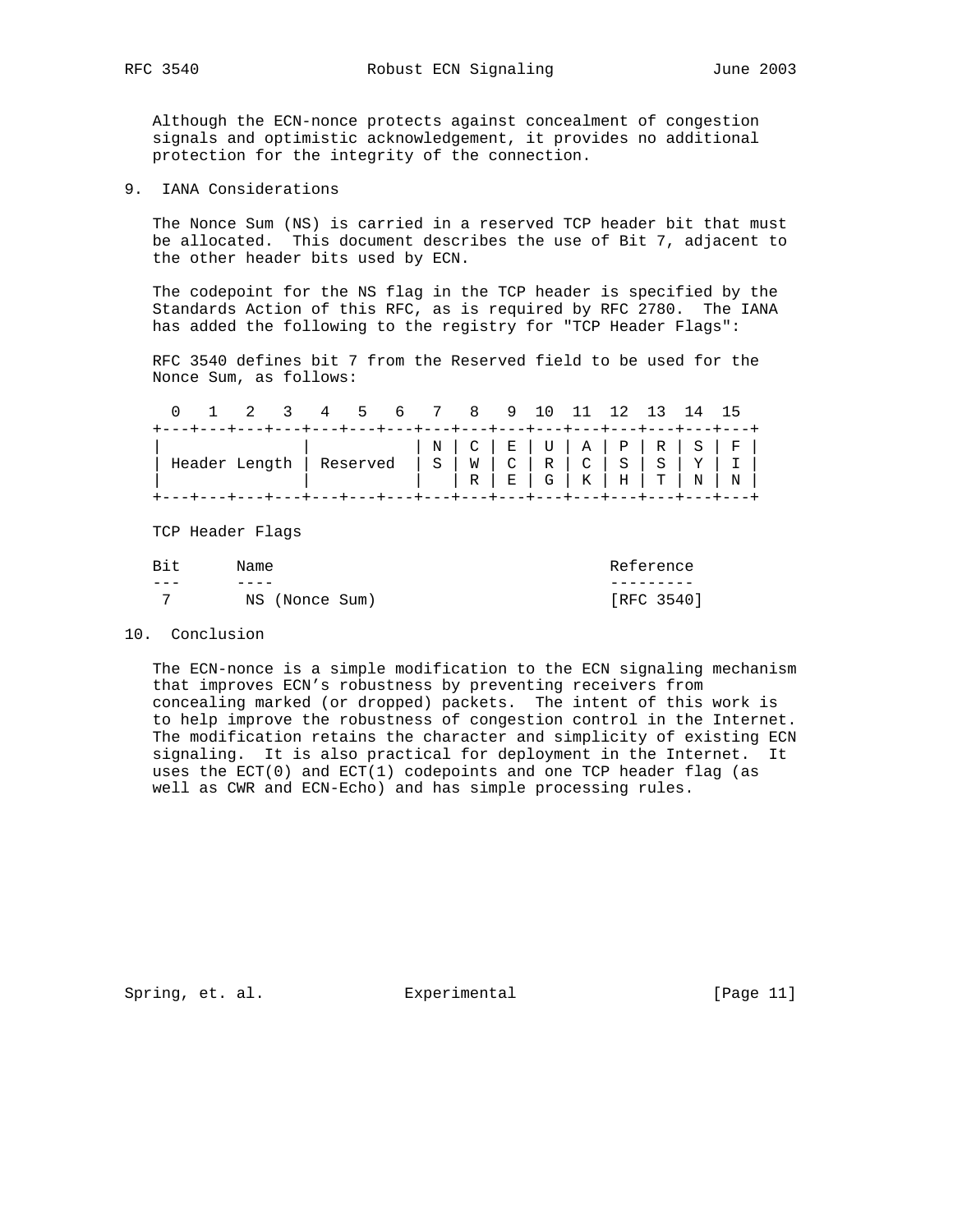# 11. References

- [ECN] "The ECN Web Page", URL "http://www.icir.org/floyd/ecn.html".
- [RFC3168] Ramakrishnan, K., Floyd, S. and D. Black, "The addition of explicit congestion notification (ECN) to IP", RFC 3168, September 2001.
- [Eifel] R. Ludwig and R. Katz. The Eifel Algorithm: Making TCP Robust Against Spurious Retransmissions. Computer Communications Review, January, 2000.
- [B97] Bradner, S., "Key words for use in RFCs to Indicate Requirement Levels", BCP 14, RFC 2119, March 1997.
- [Savage] S. Savage, N. Cardwell, D. Wetherall, T. Anderson. TCP congestion control with a misbehaving receiver. SIGCOMM CCR, October 1999.

[Schneier] Bruce Schneier. Applied Cryptography, 2nd ed., 1996

### 12. Acknowledgements

 This note grew out of research done by Stefan Savage, David Ely, David Wetherall, Tom Anderson and Neil Spring. We are very grateful for feedback and assistance from Sally Floyd.

13. Authors' Addresses

 Neil Spring EMail: nspring@cs.washington.edu

 David Wetherall Department of Computer Science and Engineering, Box 352350 University of Washington Seattle WA 98195-2350 EMail: djw@cs.washington.edu

 David Ely Computer Science and Engineering, 352350 University of Washington Seattle, WA 98195-2350 EMail: ely@cs.washington.edu

Spring, et. al. **Experimental** [Page 12]